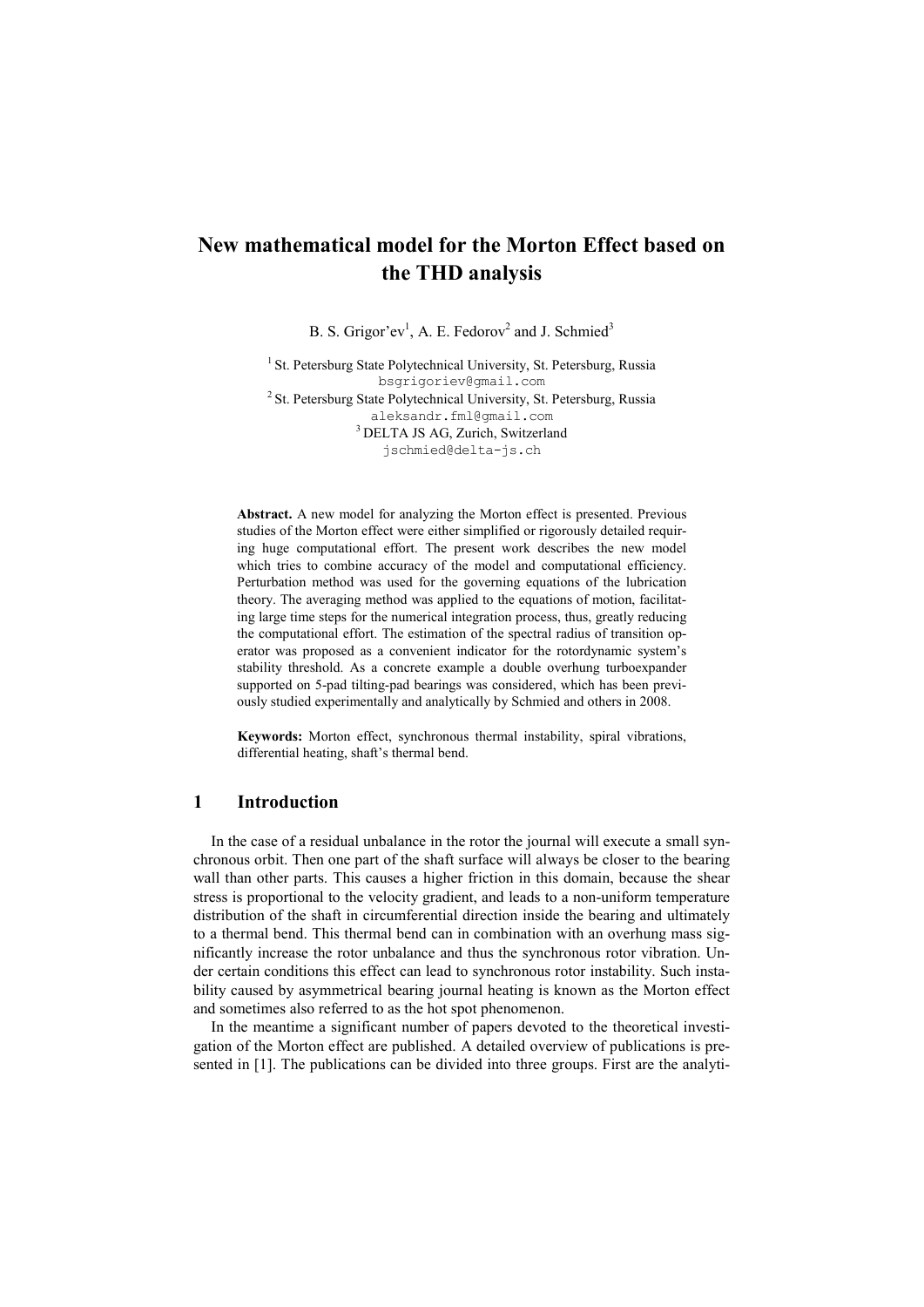cal investigations (for ex. [2]). They are important, because they revealed the existence and some properties of the effect. On the other hand they are applicable to limited types of bearings. The second group are simplified models (for ex. [3, 4]), which are based on the estimations of some coefficients or on the solution of very simplified governing equations of the lubrication theory. Such models are easy to implement, but it is difficult to fully trust in their results due to the simplifying assumptions. Finally, the third group are models, which use a rigorous approach such as a CFD technique or a method described in [5]. The main problem of such approaches is a huge computational cost.

The present paper describes a new model for analyzing the Morton effect, which is quite rigorous and at the same time is computationally efficient. In the first stage of the modeling the static equilibrium position in the bearing is determined taking into account variable viscosity and cavitation. Based on solving a perturbed Reynolds equation the bearing dynamic coefficients are determined. In the second stage of the modeling the shaft's and pad's equations of motion considering the shaft's asymmetrical heating and thermal bending inside the bearing are solved. For the determination of the shaft's thermal bend the oil temperature is determined by solving the energy equation. The temperature distribution allows calculating the heat flow from oil to the shaft for one revolution of the rotor's synchronous response. This heat flow allows calculating the shaft asymmetrical heating and the subsequent shaft thermal bending. Using the averaging method for the equation of motion allows large time steps in the numerical integration process and, thus greatly reduces the computational effort. Numerical results for simulating the Morton effect are provided and compared with test data [6].

# **2 Theory**

## **2.1 Governing Equations**

The proposed model can be applied to bearings with different design. The focus of the current research is tilting pad bearings, since they are widely used for high speed applications, because they are generally more stable.

For the definition of the fluid film pressure distribution in each pad of the bearing the variable viscosity form of the Reynolds equation is used:

$$
\frac{\partial}{\partial x}\left(F_2\frac{\partial p}{\partial x}\right) + \frac{\partial}{\partial z}\left(F_2\frac{\partial p}{\partial z}\right) = U\frac{\partial f_C}{\partial x} + \frac{\partial h}{\partial t},\tag{1}
$$

$$
F_2 = \int_0^h \frac{y}{\mu} \left( y - \frac{F_1}{F_0} \right) dy \, , \, F_0 = \int_0^h \frac{dy}{\mu} , \, F_1 = \int_0^h \frac{y dy}{\mu} , \, f_C = h - \frac{F_1}{F_0} \tag{2}
$$

with  $h$  – film thickness,  $p$  – oil pressure,  $t$  – time,  $\mu$  – oil viscosity,  $x, y, z$  – axes of the coordinate system.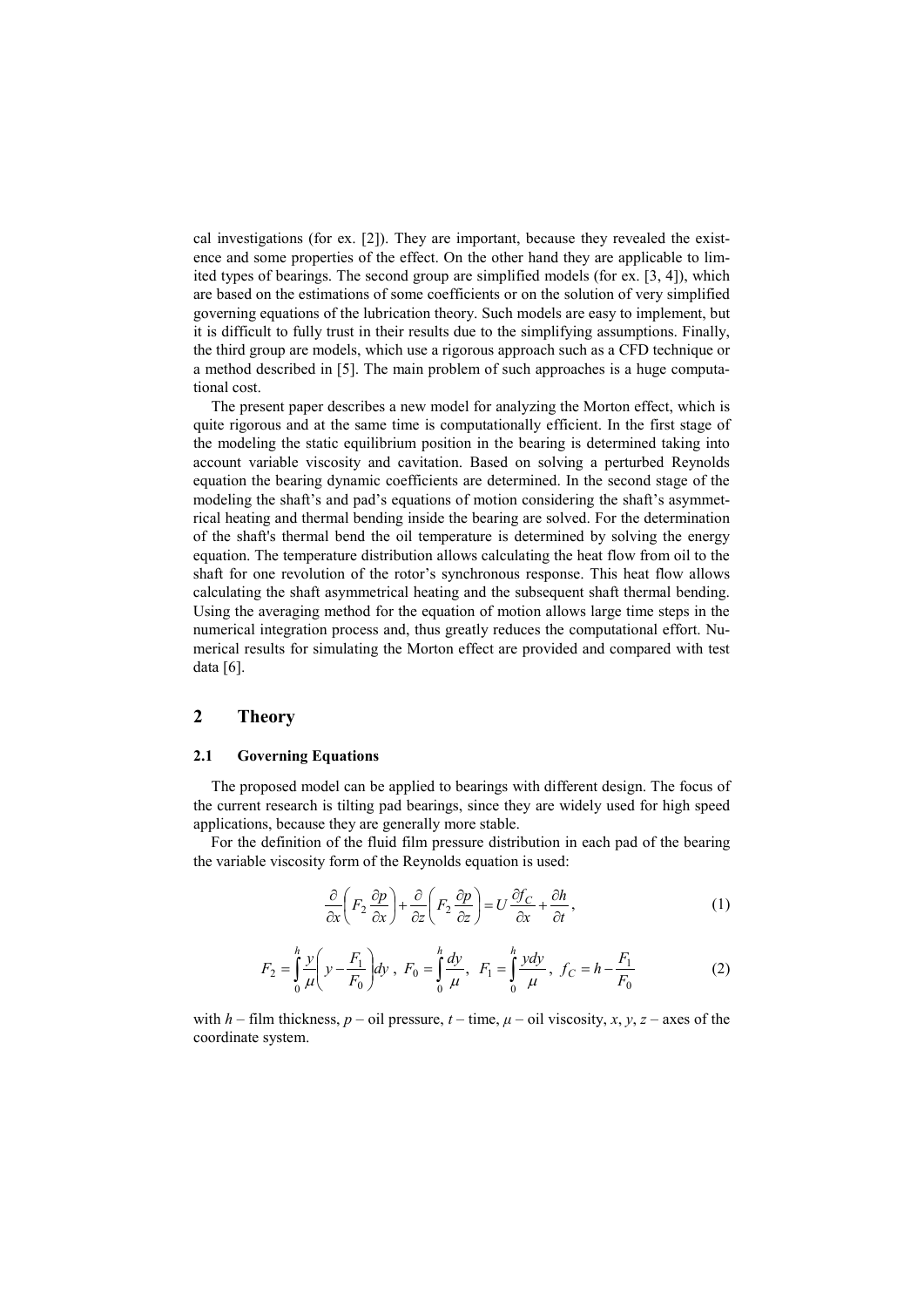The pressure at the leading edge of the each pad is the supply pressure. At the remaining boundaries of the film the pressure is atmospheric. In the case of cavitation the Swift-Stieber conditions are used.

For the determination of the oil temperature distribution for each pad the energy equation is solved. In the current research the energy equation is considered at the midplane of the bearing, assuming that the axial variation of the oil film temperature is negligible. Thus the following form of the energy equation is used

$$
\rho c_p \left( \frac{\partial T}{\partial t} + u \frac{\partial T}{\partial x} + v \frac{\partial T}{\partial y} \right) = \mu \left( \frac{\partial u}{\partial y} \right)^2 + \frac{\partial}{\partial x} \left( \lambda \frac{\partial T}{\partial x} \right) + \frac{\partial}{\partial y} \left( \lambda \frac{\partial T}{\partial y} \right)
$$
(3)

with  $\rho$  – oil density,  $c_p$  – heat capacity of oil,  $\lambda$  – heat conductivity of oil, *u*, *v* – circumferential and radial components of the oil velocity.

The energy equation is solved around the whole circumference of the bearing using the boundary layer theory to estimate the dissipation term between pads. For the heat exchange condition at the oil-pad interface the approach proposed in [7] is used. For the viscosity-temperature relationship the equation of Falz is used

$$
\mu = \mu_0 \left( T / T_0 \right)^{-k} \tag{4}
$$

with  $T_0$  – reference temperature (usually it is an oil supply temperature),  $\mu_0$  – oil viscosity at temperature  $T_0$ ,  $k$  – coefficient, which depends from the oil.

The Reynolds equation and the energy equation are coupled via the viscosity distribution. For the joint solution of these equations an iteration process is implemented, where the updated viscosity distribution, obtained from the solution of the energy equation (3) and viscosity-temperature relationship (4), is used for solving the Reynolds equation (1) at the next iteration step. The Reynolds and energy equations are solved by using the finite volume method.

The shaft temperature distribution is calculated by solving the 3D heat conduction equation in cylindrical rotating coordinate system  $(r, \varphi, z)$ 

$$
\frac{\partial T_s}{\partial t} = \frac{\lambda_s}{c_s \rho_s} \left( \frac{1}{r} \frac{\partial}{\partial r} \left( r \frac{\partial T_s}{\partial r} \right) + \frac{1}{r^2} \frac{\partial^2 T_s}{\partial \varphi^2} + \frac{\partial^2 T_s}{\partial z^2} \right)
$$
(5)

with  $T_s$  – shaft temperature,  $\rho_s$ ,  $c_s$  and  $\lambda_s$  – density, heat capacity and heat conductivity of the shaft's material.

For the numerical solution of equation (5) the splitting method is used. Here it is important to note, that equation (5) is solved not only within the limits of the bearing but also at some external domain of the bearing. The size of this domain is determined in the calculation process.

Any bend angle of the shaft at the bearing may be defined by  $\beta_x(t,z)$  and  $\beta_y(t,z)$ which are fixed to the shaft. For the definition of the bend angle purely caused by thermal influences the analysis developed by Dimarogonas [8] is adopted. This yields the following formula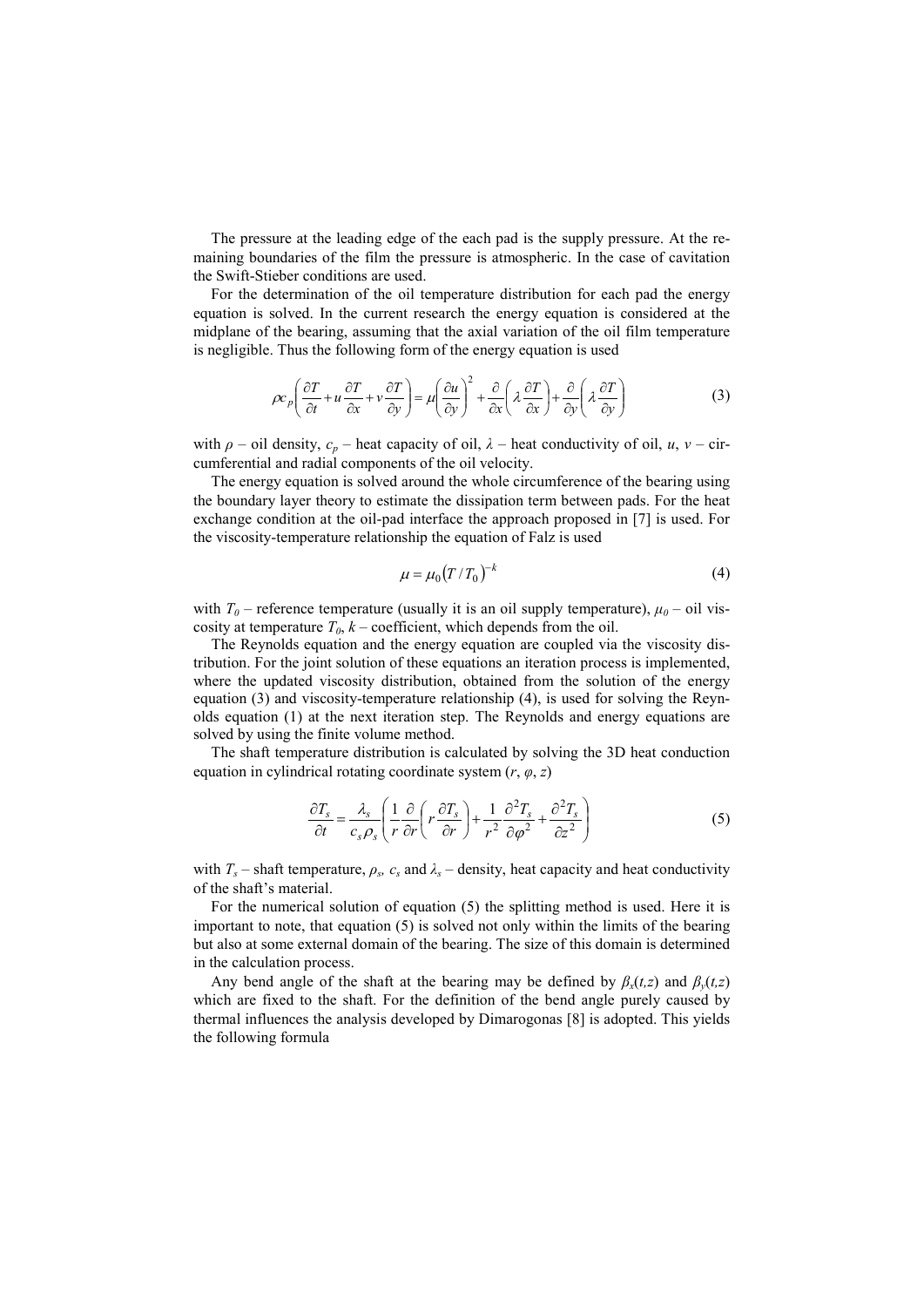$$
\frac{d\beta}{dz} = -\frac{\alpha}{I} \int_{0}^{2\pi} \int_{0}^{R} T_s(t, \varphi, r, z) r^2 e^{i\varphi} d\varphi dr, \quad \beta = \beta_x + i\beta_y \tag{6}
$$

with *I* – shaft's cross section second moment of area,  $R$  – shaft's radius and  $\alpha$  – thermal expansion coefficient.

The flexible rotor is modeled with Timoshenko beam elements. The equation of motion for the rotor bearing system has the form

$$
\mathbf{M}\ddot{\mathbf{X}} + (\mathbf{D} + \mathbf{G})\dot{\mathbf{X}} + \mathbf{K}\mathbf{X} = \mathbf{f}(t)
$$
 (7)

with  $X$  – system degree of freedom vector consisting of generalized deflections of the center of rotation at element nodes in a globally fixed coordinate system, **M** – mass matrix, **D** – damping matrix, **G** – gyroscopic matrix, **K** – stiffness matrix and **f** – external force.

If the rotor is thermally deformed the equation of motion for coordinates **X** relative to the static position of the undeformed rotor is ([2, 3, 5])

$$
\mathbf{M}\ddot{\mathbf{X}} + (\mathbf{D} + \mathbf{G})\dot{\mathbf{X}} + \mathbf{K}\mathbf{X} = \mathbf{f}(t) + \mathbf{K}_{\mathbf{R}}\mathbf{X}_{\mathbf{T}} ,
$$
 (8)

where  $K_R$  is the stiffness matrix of the rotor alone (without bearings) and  $X_T$  is the vector describing the thermal deformation. Elements of the vector  $X_T$  are calculated using  $(6)$ .

Equation (8) is complemented by the pad's equations of motions

$$
\mathbf{I}_{\mathbf{pad}}\ddot{\mathbf{\psi}} + \mathbf{C}_{\mathbf{\psi}}\mathbf{X}_{\mathbf{b}} + \mathbf{D}_{\mathbf{\psi}}\dot{\mathbf{X}}_{\mathbf{b}} + \mathbf{E}_{\mathbf{\psi}}\mathbf{\psi} + \mathbf{H}_{\mathbf{\psi}}\dot{\mathbf{\psi}} = 0
$$
 (9)

with  $X_b$  – shaft's deflection at the bearing's nodes;  $\psi$  – vector of the pad's tilt angles;  $I_{pad}$ ,  $C_{\psi}$ ,  $D_{\psi}$ ,  $E_{\psi}$ ,  $H_{\psi}$  – matrices of the inertia moments and dynamic coefficients of the pads.

#### **2.2 Perturbation method**

As it is known [1], the maximum temperature difference due to asymmetrical heating of synchronously precessing shaft is small compared to the temperature level in the lubricant film. At the same time errors arise, due to the approximate description of the physical process in the system and the used computational methods. As a result, the total error can have the same order of magnitude as the studied effect. In order not to "lose" the effect, the perturbation method is used.

The film thickness for an arbitrary position of the shaft can be presented as sum of the thickness in equilibrium position and an additional term

$$
h = h_0 + \delta h \tag{10}
$$

Due to smallness of the initial unbalance and, accordingly, smallness of the resulting vibration,  $\delta h$  is a small value compared with  $h_0$ . In accordance with the perturbation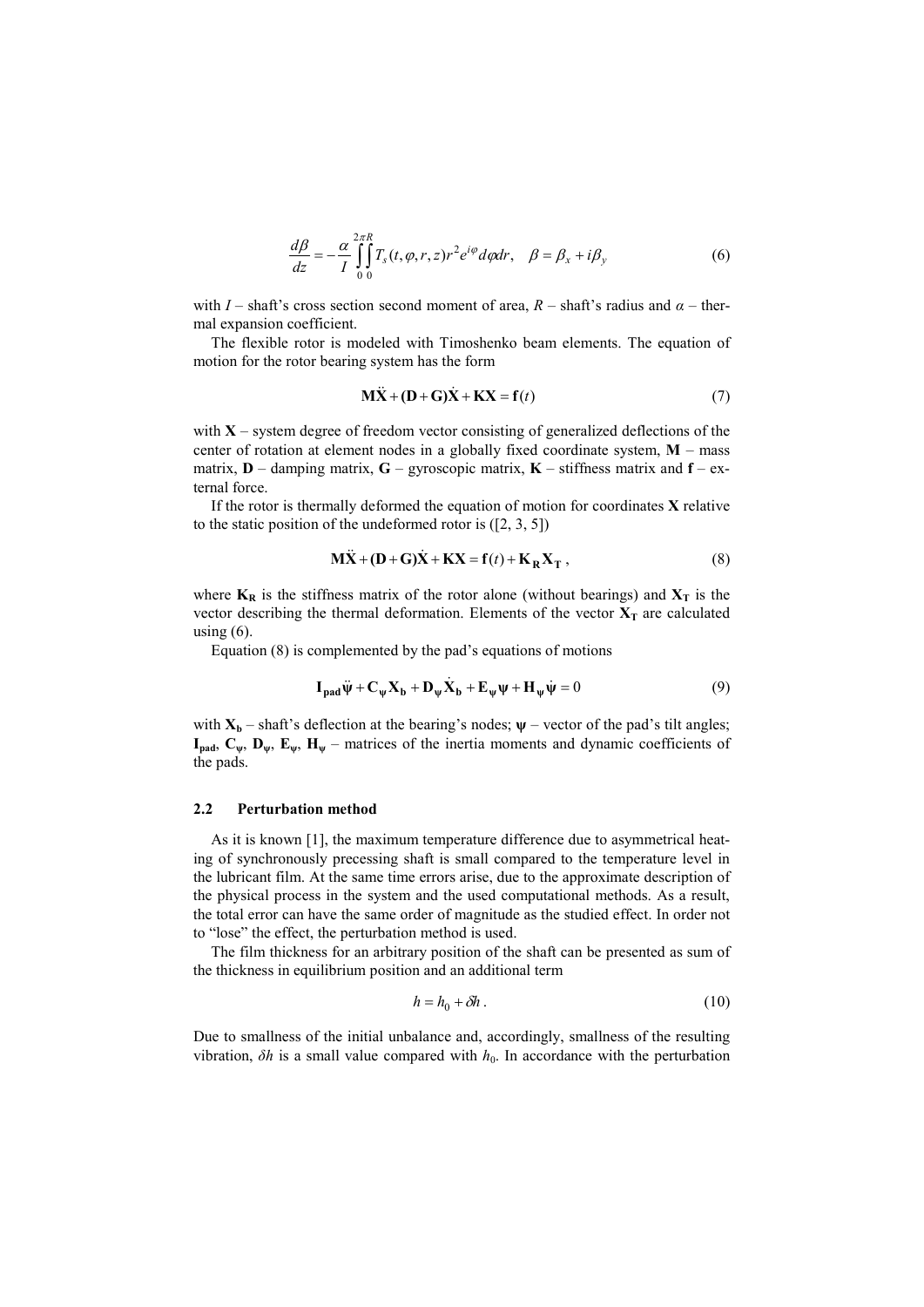method the oil pressure can be found as sum of the pressure in equilibrium position and a "perturbed" term

$$
p = p_0 + \delta p \tag{11}
$$

The oil velocity components  $u$  and  $v$ , the oil temperature  $T$  and the shaft temperature *Ts* can be written in a similar way. Neglecting terms of second order and higher, the governing equations splits on the equations of zeroth and first order. Zeroth order equations for  $p_0$ ,  $T_0$  etc. correspond to the static equilibrium position. Perturbed (first order) equations for *δp*, *δT* etc. correspond to the shaft vibration around the static equilibrium position due to initial mechanical unbalance.

#### **2.3 Averaging method**

Harmonic excitation is considered as an initial unbalance. In this case  $f(t)$  and  $X_T$ in (8) can be written in the form

$$
\mathbf{f}(t) = \mathbf{f}_{\mathbf{c}} \cos(\omega t) + \mathbf{f}_{\mathbf{s}} \sin(\omega t)
$$
  
\n
$$
\mathbf{X}_{\mathbf{T}} = \mathbf{X}_{\mathbf{T}}^{\mathbf{c}}(t) \cos(\omega t) + \mathbf{X}_{\mathbf{T}}^{\mathbf{s}}(t) \sin(\omega t)
$$
\n(12)

with  $\omega$  - angular shaft's speed. Due to the gradual heating of the shaft,  $X_T^c$  and  $X_T^s$ are time dependent (in contrast with  $f_c$  and  $f_s$ , which are constant in time). That's why taking into account (12), the solution of (8) and (9) is searched in the form (synchronous precession)

$$
\begin{cases}\n\mathbf{X} = \mathbf{X}_{c}(t)\cos(\omega t) + \mathbf{X}_{s}(t)\sin(\omega t) \\
\psi = \psi_{c}(t)\cos(\omega t) + \psi_{s}(t)\sin(\omega t)\n\end{cases}
$$
\n(13)

where  $X_c$ ,  $X_s$ ,  $\psi_c$  and  $\psi_s$  are not constant but slowly varying in time due to the shaft heating. Physically it is clear, that this variation is much slower than one period of the shaft revolution.

Applying the idea of the method of variation of parameters (variation of constants) it is possible to receive the first order equations for  $X_c$ ,  $X_s$ ,  $\psi_c$  and  $\psi_s$ . As written above  $X_c$ ,  $X_s$ ,  $\psi_c$  and  $\psi_s$  change in time much slower than  $cos(\omega t)$  and  $sin(\omega t)$  and can be considered as constants over one period of revolution. Proceeding from this and averaging the right hand sides of the first order exact equations for  $X_c$ ,  $X_s$ ,  $\psi_c$  and  $\psi_s$ over one period, the following system of the averaging equations is received

 $\overline{1}$ 

$$
-2M\omega\dot{\mathbf{X}}_{c} - \omega(\mathbf{D} + \mathbf{G})\mathbf{X}_{c} + (\mathbf{K} - \mathbf{M}\omega^{2})\mathbf{X}_{s} = \mathbf{f}_{s} + \mathbf{K}_{R}\mathbf{X}_{T}^{s}
$$
  
2M\omega\dot{\mathbf{X}}\_{s} + \omega(\mathbf{D} + \mathbf{G})\mathbf{X}\_{s} + (\mathbf{K} - \mathbf{M}\omega^{2})\mathbf{X}\_{c} = \mathbf{f}\_{c} + \mathbf{K}\_{R}\mathbf{X}\_{T}^{c} (14)

The equations for  $\psi_c$  and  $\psi_s$  are derived similarly.

The resulting equations (14) are solved by the trapezoidal method and the integration step corresponds to a step used for the determination of shaft's thermal bend. This step is equal to the time of a few shaft's revolutions. Thus using the averaging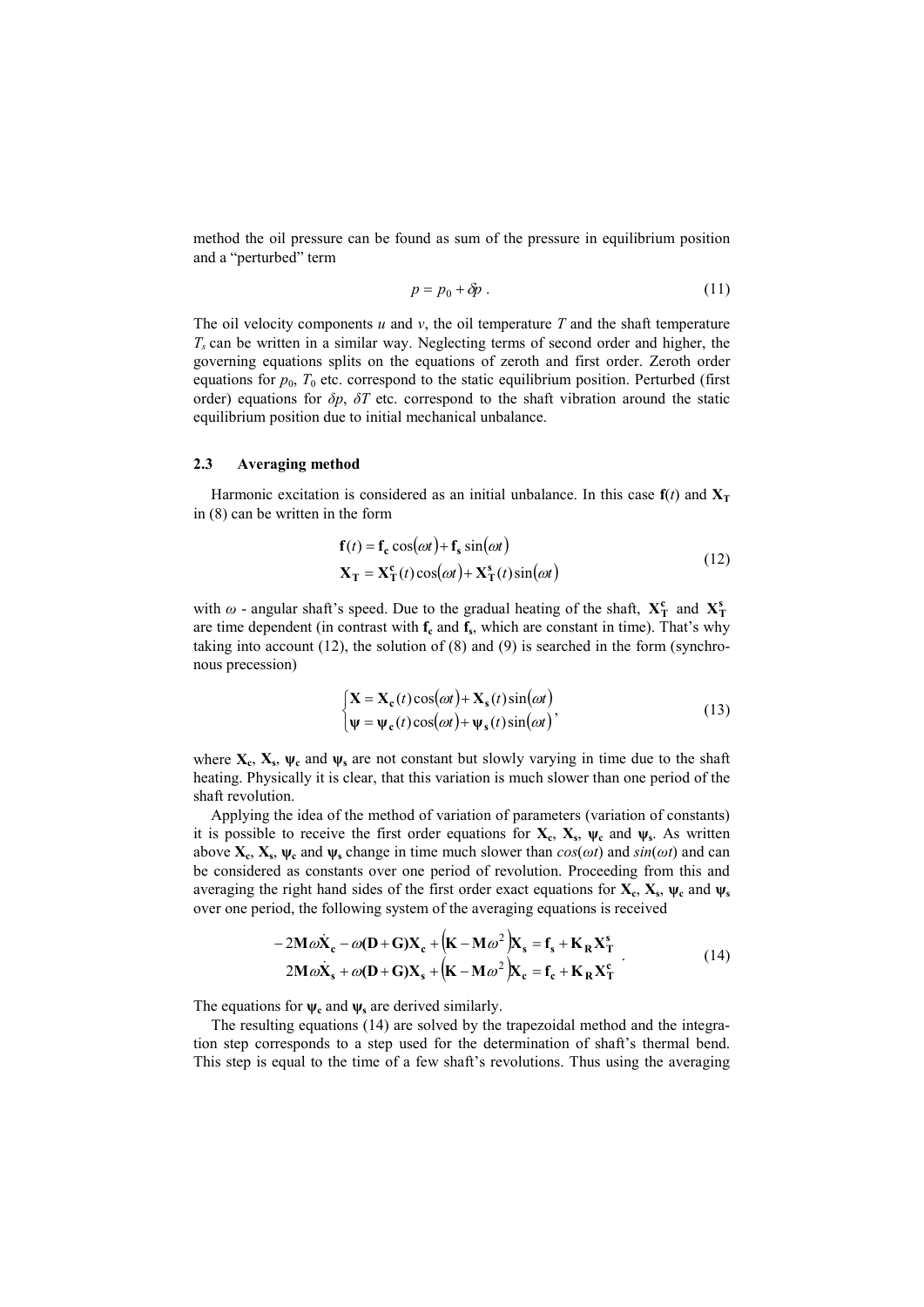method allows using a much bigger time step and to implement a much less time consuming scheme in comparison to a direct integration of (8) and (9).

Similar to (13) the perturbed oil temperature can be writing in the form

$$
\delta T = T_c(t)\cos(\omega t) + T_s(t)\sin(\omega t) \tag{15}
$$

Here  $T_c$ ,  $T_s$  changes in time much slower than  $cos(\omega t)$  and  $sin(\omega t)$  as in the case of the vibration parameters. Continuing the idea of the averaging method,  $T_c$ ,  $T_s$  are considered as constants in time during the time step (few shaft's revolutions), which is used for solving (14). Finally, representation (15) allows simplifying the numerical procedure for the perturbed energy equation, because instead of one transient equation it is possible to solve two coupled stationary equations for  $T_c$  and  $T_s$ . This system of differential equations is solved by using the finite volume method.

## **2.4 General Scheme of calculations. Spectral radius of transition operator**

Figure 1 provides the general flow chart for the calculating process according to the described scheme for the Morton effect analysis.



**Fig. 1.** Flow chart: transient analysis of the Morton effect

Here it is important to note that the transient part of the scheme (marked by dashed rectangle at fig. 1) is the solution of the Cauchy problem for the equation (14), where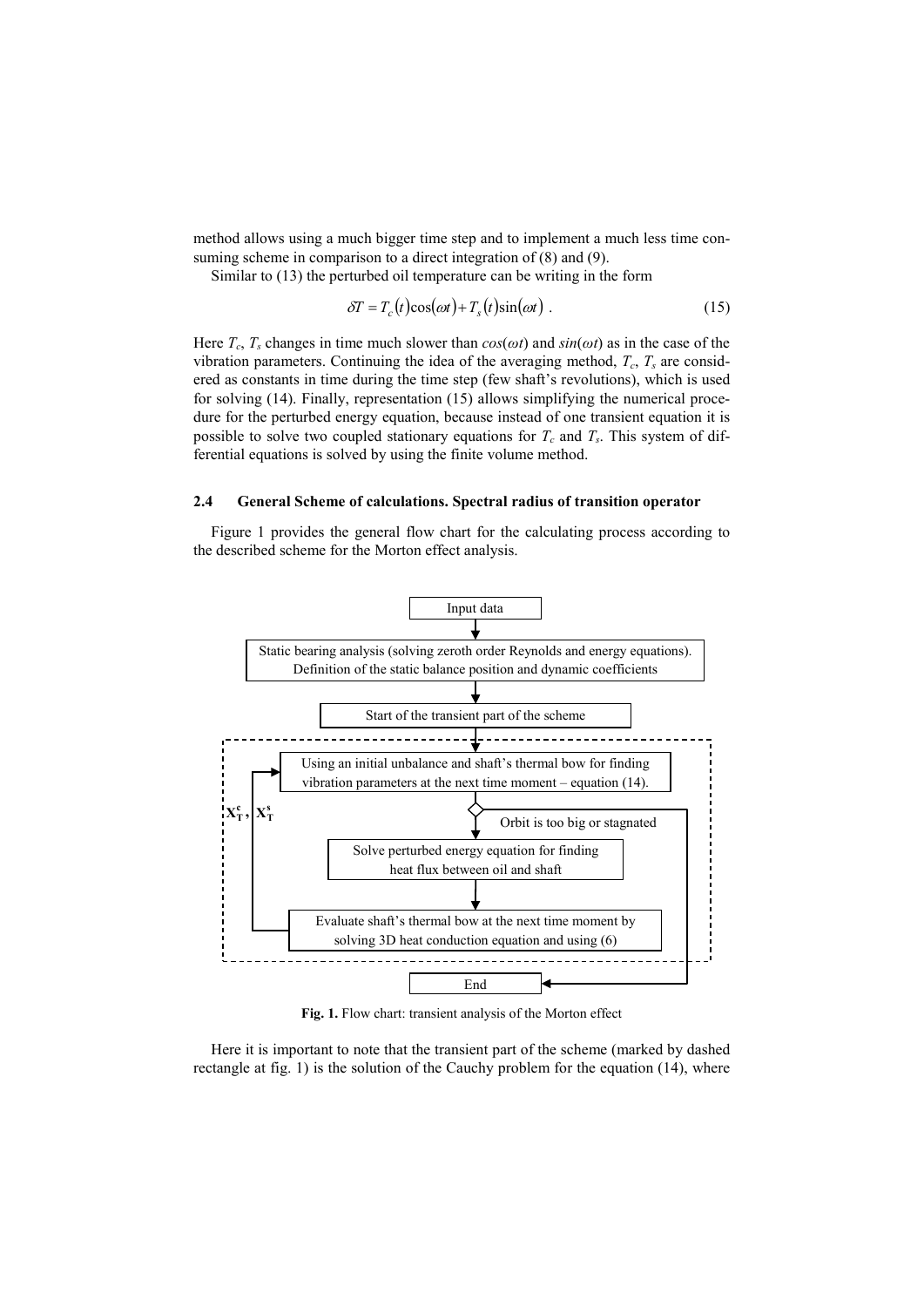it is necessary for the determination of the right-hand part at each time step to solve the perturbed energy equation in the lubricant film, which is coupled through the heat flux with the heat conduction equation for the shaft.

Due to the numerical methods, which were used during the design of the described model the resulting discrete problem that approximates the original continuous problem (marked by dashed rectangle at fig. 1) has the form

$$
\mathbf{r}_{n+1} = \mathbf{R}\mathbf{r}_n + \mathbf{d} \quad , \tag{16}
$$

where **R** is an transition operator which corresponds to the implementation of the one time step of the process, **r** is a vector which contains all unknown shaft's vibration parameters, *n* is a number of the time step. For the stability of the discrete problem it is necessary and sufficient that  $\rho(\mathbf{R}) < 1$ , where  $\rho(\mathbf{R})$  is a spectral radius of operator **R**. For the approximation of the original continuous problem unconditionally stable methods were used. Therefore the only source for instability in the computational process (16) is the instability of original problem. Since for sufficiently small parameters of discretization (sizes of grid cells) solutions of discrete and continuous problems are close it is possible to suppose that condition  $\rho(\mathbf{R}) \leq 1$  will approximately define the stable region as discrete and continuous problems. Condition  $\rho(\mathbf{R}) = 1$  will give the stability threshold. Thus the estimation of the spectral radius can be a convenient indicator for the stability in the analysis of the Morton effect.

Since  $\bf{R}$  is a finite dimensional operator, its spectral radius is the maximum modulus of the eigenvalues of the corresponding matrix, which is explicitly unknown. However implicitly this matrix is present in the calculation process and its spectral radius can be calculated by the power method.

# **3 Results**

#### **3.1 A Case Study**

The described mathematical model was applied to the analysis of the Morton effect for the rotor with two overhung impellers of the turboexpander TC 400/90 made by Cryostar SAS [6]. This is a typical system with high hot spot sensitivity. The described machine is supported by two 5-pad tilting pad bearings with load-on-pad. The rotor of the turboexpander is shown in fig. 2. The total shaft length is 760 mm, the total rotor mass is 120.63 kg.



**Fig. 2.** Rotor system of the turboexpander TC 400/90 [6]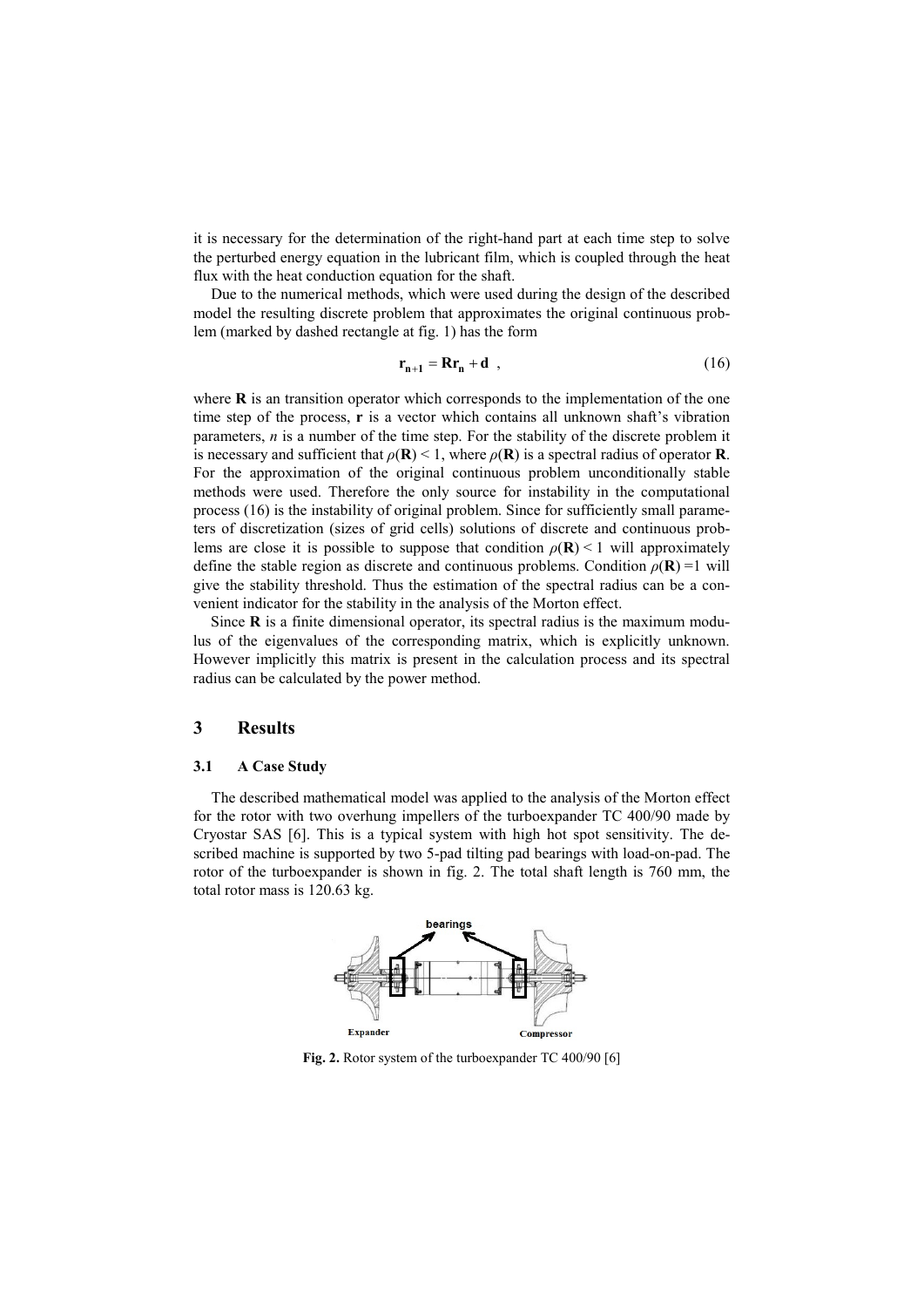During the internal testing of the turboexpanders the measured shaft vibration started to rise suddenly just above the nominal speed  $(-18000$  rpm). The vibration had a dominant  $(1 \times N)$  component. The vibration polar plot had the spiral vibration appearance typical for the Morton effect.

In the process of calculation an initial mechanical unbalance with a magnitude of 4 times the API residual unbalance (165 gmm) [9] is used. The unbalance magnitude is based on the complete rotor weight, not just on the overhung portions.

## **3.2 Calculation results**

In fig. 3 the polar plots (amplitude and phase) of the calculated vibration for different rotational speeds are presented. The result of the vibration in the compressor bearing is shown.



**Fig. 3.** Spiral vibration in polar plot, which was calculated according to the described scheme

As can be seen from the presented figures, the change of amplitude and phase with time in the polar plot has the spiral form typical for the Morton effect. In each graph the small black circle corresponds to the start of calculation process, i.e. to the vibration amplitude and phase only due to initial mechanical unbalance. It can be seen, that the speed 19000 rpm lays in the stable zone (spiral with decreasing amplitude), 19600 rpm corresponds practically to stability threshold and 20200 rpm is in unstable zone (spiral with increasing amplitude).

As it is known the cause of the shaft's thermal bend in the case of the Morton effect is asymmetrical heating inside the bearings. In fig. 4 the perturbed shaft surface temperature distribution in the surroundings of the bearing at the compressor side at the instant  $t = 120$  seconds since the beginning of the calculation for the case of 19600 rpm is presented. The bearing boundaries are marked by solid bold lines. Thin solid lines are isotherms with temperature values marked on them. Two spots – cold (dark) and hot (bright) are clearly visible on the surface of the shaft. Such spots are typical for the Morton effect.

Above in the paper the spectral radius of transition operator was proposed as an indicator to assess the stability of the rotordynamic system in case of the Morton effect. In the left graph of fig. 5 the calculated spectral radius according to the described scheme is presented as a function of speed.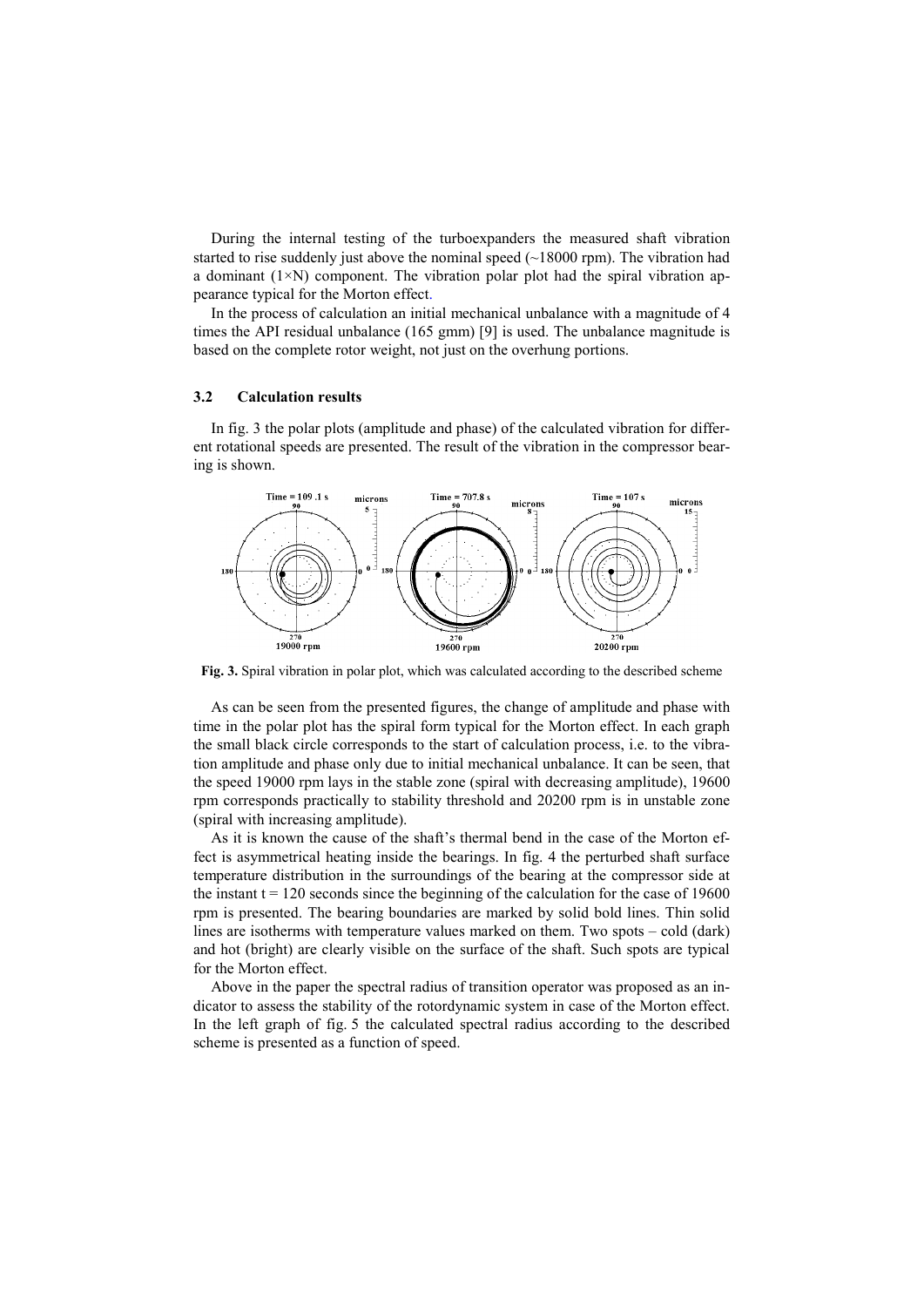

**Fig. 4.** Development of the perturbed shaft's surface temperature (bearing and its surroundings)



**Fig. 5.** Spectral radius as function of the rotational speed. Left graph - original model, right graph - original model vs. modified model

It is possible to see from fig. 5 that the stability threshold is at  $\sim$ 19690 rpm. This result is consistent with the conclusions based on the analysis of the spiral vibration in the polar plots in fig. 3. If we take the rotational speed of 18000 rpm as stability threshold of the real machine (starting from this speed there was a strong increase of the vibration level in the test), the results received on the base of the developed model differ from the test by less than 10%.

To prevent the Morton effect the manufactures of the turboexpander decided to make some modifications. At first they reduced the bearing width. The original tilting pad radial bearings had a width of 0.6D. It was decided to narrow the bearing width from 55 to 40 mm. In addition to the bearing width the oil viscosity was reduced from nominal 46 cSt to 32 cSt.

With the modified bearings and the oil viscosity reduction the test results did not show spiral vibrations anymore. The shaft thermal bow due to the hot spot phenomenon and spiral vibration were not observed up to speed of 22000 rpm. The results of the calculations with the described scheme are presented in the right graph of fig. 5. According to them, the calculated stability threshold for the modified system is equal to 23000 rpm. This result is fully agrees with the test.